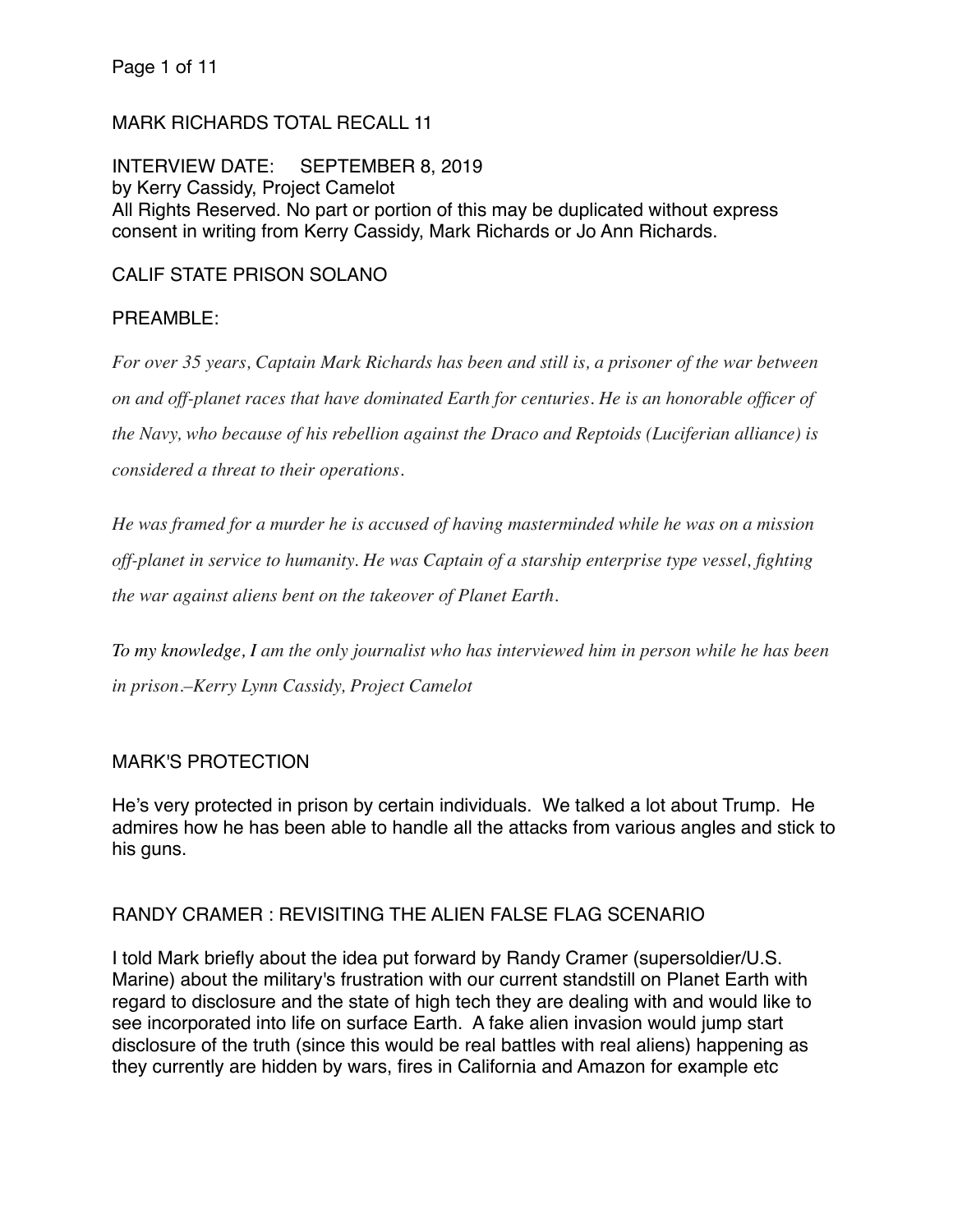Mark views the Fake Alien Invasion as very viable and worth considering. He is very aware that the military is dealing with real multiple invasions by multiple not so friendly alien races currently and the battles are getting harder and harder to hide from public scrutiny. He also stressed that various races don't want to be confined to desert like environments on Earth and want access to our coasts and more watery areas.

### YELM CONFERENCE - BUG/BEETLE-TYPE BEINGS AS FAKE ALIENS?

Mark was already aware to some degree about what happened at the conference in Yelm with regard to Randy Cramer and me where Cramer lost his temper when I asked a question. In essence, how did they intend to conduct a false alien invasion when the real one is going on at the same time? I also repeatedly asked Cramer what "alien race" would be chosen to be the "fake aliens" but he refused to answer.

I suggested the bug beings used in the HALO BOOKS (games and movies) and depicted in ENDERS GAME (book and movie) saying that is what children and teens are being encouraged to fight. Mark agreed that was a logical possibility.

Note: the problem with using Greys is that there are so many species of Grey aliens and as a "common enemy' they would be harder to distinguish by people in battle re friend or foe.

Mark was interested in the dynamic surrounding the idea of revisiting the fake alien invasion scenario (aka Project Blue Beam) by the military -- and what that indicates about the level of frustration within the military with regard to disclosure.

Cramer repeatedly stressed the need for a Ronald Reagan style "common enemy" needed to unite all of humanity in a common cause. Cramer claimed the reason they want a fake alien invasion is to redirect the attention of the public away from the secrets hidden by the secret space program/secret government and military for over 70 years. They are concerned about the people turning against them. If they create an enemy that people can focus on they will get disclosure while at the same time winning battles with aliens (guaranteed in the case of fake aliens) making them look like heroes...I guess they figure once the alien card is played and people believe it they can control the narrative and disclosure under the guise of war.

The question is: why would a member of the military (Randy Cramer/marine) be selected to leak this into the alternative community? Randy claimed in his talk that they want a certain part of the population to question the 'alien invasion' keep cool headed but in reality from my pov as always they work to split the population in order to maintain their control over them. Collateral damage (bloodshed) would reveal the real nature of the real aliens and the fake alien "battles" would give them an out. It works for them if some of the population question the news stories (i.e. creating a conspiracy) and a doubt in the minds of the public. If things go south around the alien invasion question they can always rely on the rumor that it's all fake to help mitigate the fall-out. Needless to say, launching this scenario would completely change the paradigm on the Planet.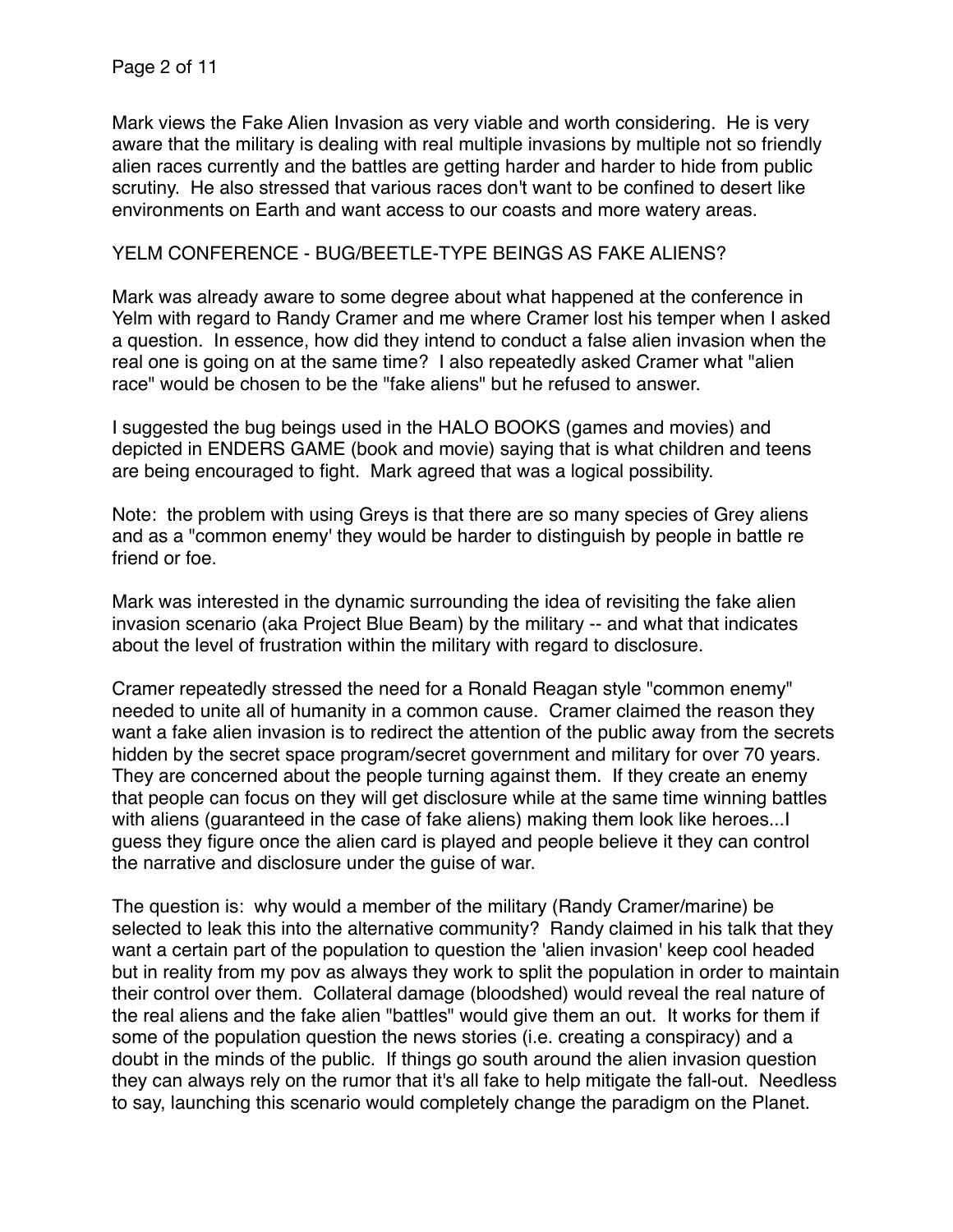# WHO YOU GONNA CALL WHEN YOU GO TO WAR WITH ET?

There are a number of former officers that they could call upon to assist with this war… fighting aliens, Men who may be retired, like Mark, but retain the real knowledge and experience fighting aliens.

#### **SCREENPLAYS**

He has been teaching a screenwriting class to some inmates who have been taking his class for 2 years and they have a series idea… they tried to send me some scripts but they never arrived.

#### HURRICANE DORIAN

Stayed for several days over the island (Bahamas) and hurricanes do not do that. It was targeted and engineered. Mark has not revealed the real purpose to me however I can say it is likely to do with removing the people because of the intense amount of activity going on at the undersea bases in that vicinity.

Mark also said this hurricane was the 2nd time in the past 4 years when the Eastern seaboard was evacuated. Under cover of evacuation a lot of things go on including wars with incoming alien races and closing the portals.

### THE ET "GOOD GUYS"

We wouldn't even be here if not for the alien "good guys".

### SECRET SPACE PROGRAM

How it is made up. He said it is very fragmented in to as many as 18 different divisions. And they are not unified. One faction bumped into another faction's ship for example. And that faction retreated from the scene and couldn't get over the mishap for a long time. Petty differences predominate. A lot like NATO.

#### TOP LEVEL AND DARK MAGICIANS ARE RUNNING THE SECRET SPACE PROGRAM

Those we call the Illuminati are in control.

### UNITED NATIONS HAS HAD AN OFFICE OF ALIEN AFFAIRS IN GENEVA

For many years. They are waiting for an alien to walk in. LOL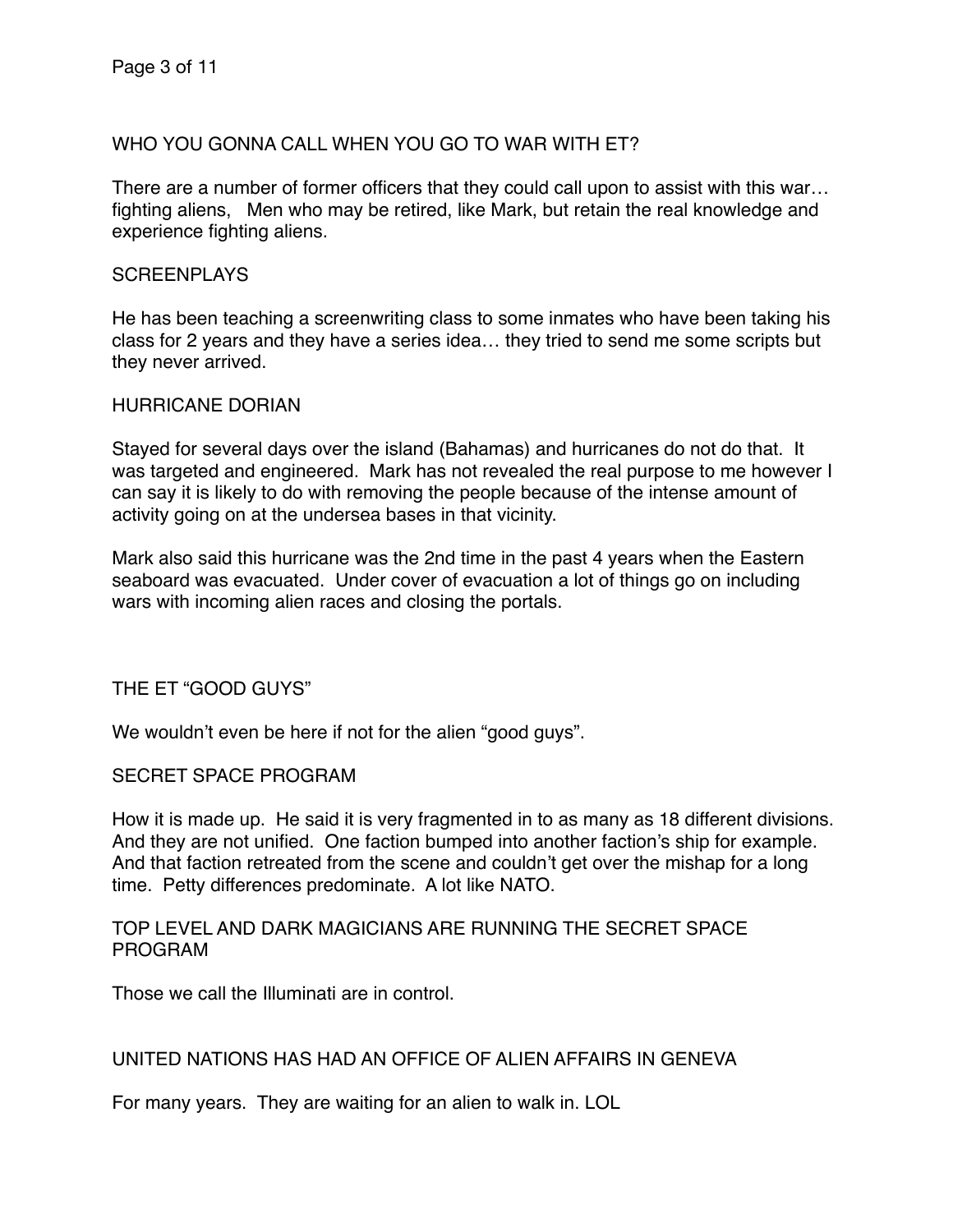But actually in prior interviews Mark has talked about meetings that the UN are aware of and involved in involving various races.

## TV SHOW ON CW

There is a tv series on CW with a red-headed version of me who investigates stories. Worth watching and they are disclosing info on that show.

AFRICA: AND RACES FROM ALDEBARAN

Cramer says they are getting out of hand… Hard to control. Mark expands on this. Trying to push the parameters of the areas of Africa they have been given. They do what was done during the American expansion in the West from the East Coast. Creating other small settlements on the way to their main base.

They also start out with one or two items they want to acquire like chocolate or minerals but as time goes on they want more things and have been establishing more settlements.

# ATTACKS ON MARK RICHARDS IN ALTERNATIVE MEDIA

The attacks are aimed at Mark's effort to get a commuted sentence. And could affect the ruling as to whether Mark gets paroled.

I communicated that my view of those attacks is that they provide a platform that serves the dark and the people who want to remain in the dark. My take is there is a gay mafia/pedophilia angle that the attackers are part of (along with those running them). I am still convinced that they are run by British intel. Perhaps the German DVD side and aimed at silencing me, Mark and Jo Ann.

Lately they are preoccupied with Mark's father and attacking him and Mark's mother. Both deceased. Spreading false info about his parents really angers him.

Mark has contacts in British intelligence who have denied that they are involved. But this is still very possible according to Mark and from my perspective as well.

Mark and his team of lawyers have found a substantial amount of dirt on the attackers. It will be released in a video in the future by an unknown party.

### EPSTEIN & PEDOPHILIA

Mark said Epstein has been operational since college…. Most of what Epstein did happened in the '80s. Definitely a double agent. What he was involved with in trafficking young women, boys and children has been highly sanitized and limited in the press to 14 year old girls.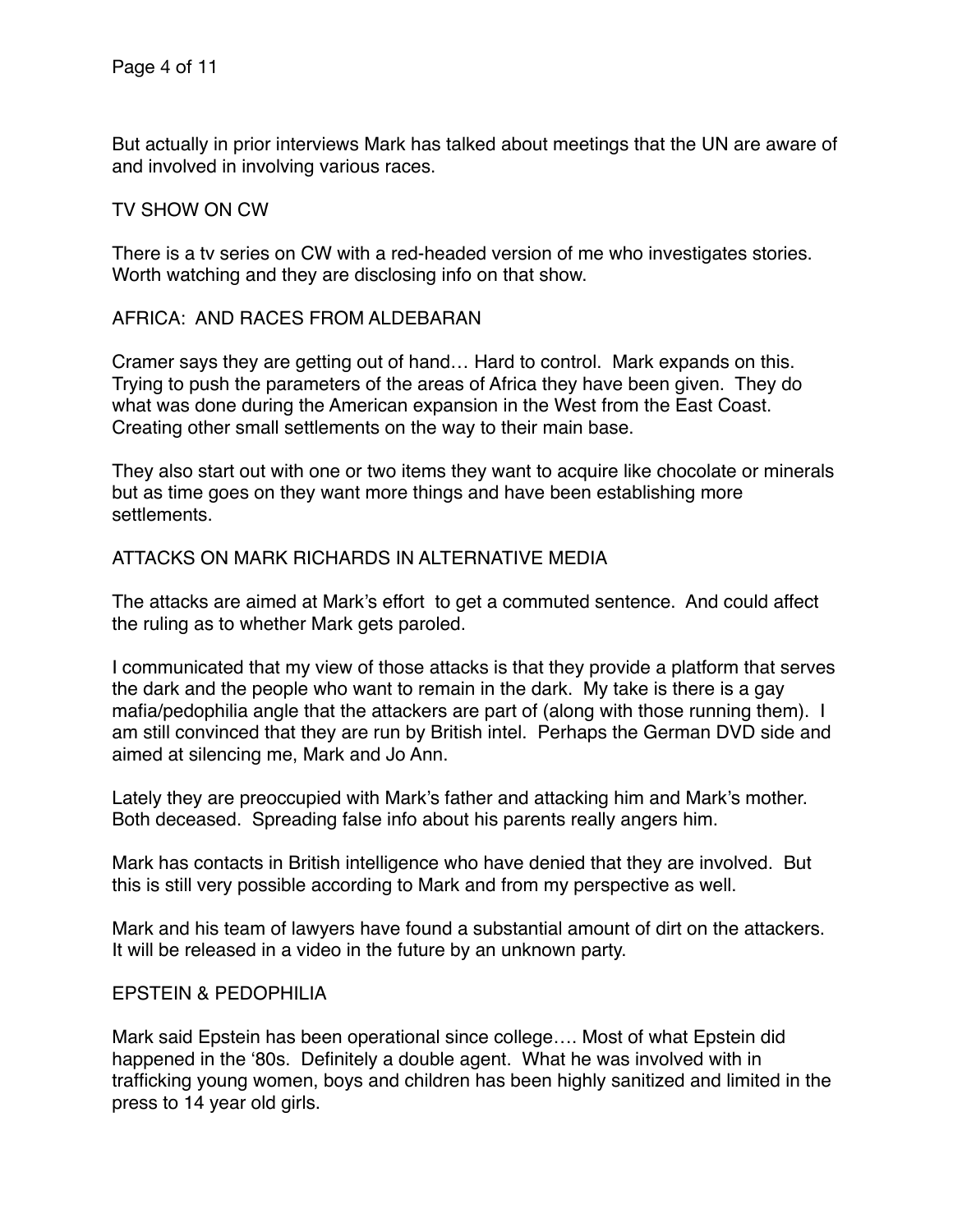He agrees that both sides had a reason to want to eliminate him because they both had things they wanted to hide. So once he was willing to talk they may have taken him out.

Mark totally agrees with me that the New Mexico ranch house was likely used to ship humans (girls, boys and children) to the Dulce base. That Epstein was involved in sex and commerce... There's never just the sex side of it. Commerce is actually viewed as more important in the view of the perpetrators. So moving minerals is all part of the job. This relates to the Uranium One story. Most operations are not simply one sided.

Which makes the Epstein arrest is actually a limited hang-out. Not much more about this will come out.

Mark has been trying to get to the bottom of whether Epstein is still alive. It's very possible he is...

ALIENS ARE PUSHING THE LIMITS OF THEIR TREATIES

They are rebelling against being confined to desert areas. They are encroaching into populated areas making secrecy very difficult.

THE ALIENS THAT INVADED THROUGH THE PORTAL IN NORTHERN CALIF

The aliens in the area of PARADISE CALIFORNIA look like a combination of SPIDER AND OCTOPUS…They are hunters. They come from a planet about Jupiter sized and their moon about the size of Earth.

FIRES IN THE AMAZON -- REPTOID INCURSION

Mark talked about fires in Amazon being set by Reptilian ships. In prior interviews he talked about fires in California as collateral damage of portals opening to allow rogue access by certain aliens then needing to be closed by our military using particle beam weapons (they used to use nukes).

Reptoid ships are starting the fires purposely in the Amazon, as mentioned above and the military and local government have to be very careful that wealthy 'well meaning' individuals do not end up going down into the Amazon and seeing the Reptoid craft starting the fires…

# MORE ABOUT PORTALS

Every portal is different. There is an issue with closing a portal. Which has to do with whether it has a closed end and destroying it could release what is backed up inside. It can blow up. So they have to be careful about closing portals. Because they can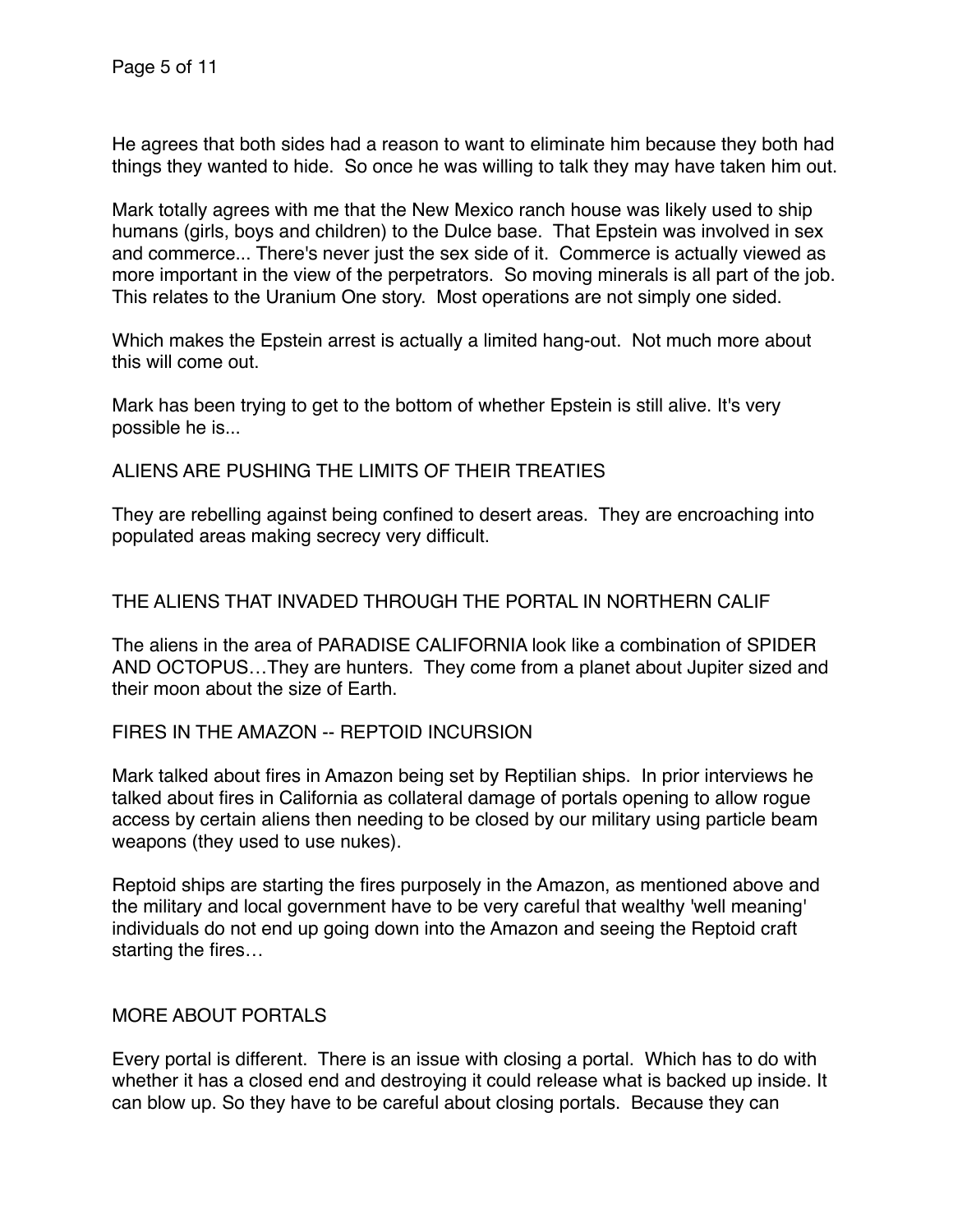explode and cause more havoc…. Some portals are connected to stargates and open into other dimensions so trying to close it can cause problems.

Back in the 40's and 50's we would just nuke the portals (to close them) and we didn't really know what we were doing. The Raptors thought we were crazy to be doing this.. Humans don't realize that some aliens are having like a "Frat party" where they are deciding it would be fun to go off and invade Earth for fun and kill some humans.

Unfortunately in those days we used nukes to close portals in Nevada and Southern California (off the coast) and raised the radiation level needlessly to way above normal.

THE BEST DEFENSE IS STILL AN OFFENSE

Mark thinks like a military man. He admits this.

WHO HANDLES DISCLOSURE: NOT VATICAN

Mark says the Vatican will not handle disclosure because they are run by the Reptilians and too easy to assassinate.

The Reptoids very tightly control the Vatican.

CHINA - TOTALLY CONTROLLED BY REPTOIDS

This includes the Elders. Using China, the Reptoids have been trying to take over the world financial system for many years.

Chinese communists — And race of Chinese are not reptilian but taken over by the Reptilians.

The Reptoids got into India and Pakistan thinking that would be a big theater of operations and world drama but they were wrong. Not much has happened with the India-Pakistan situation.

Reptoids that control China are trying to control our resources. War with China may be inevitable.

REPTILIAN BASE IN DRACO MOUNTAINS OF SOUTH AFRICA

They want to and are expanding out from there, wagon train idea… such as what happened in the Western U.S.

TERRAFORMING THE PLANET - 24-35 ALIEN RACES INTERESTED IN COLONIZING EARTH RIGHT NOW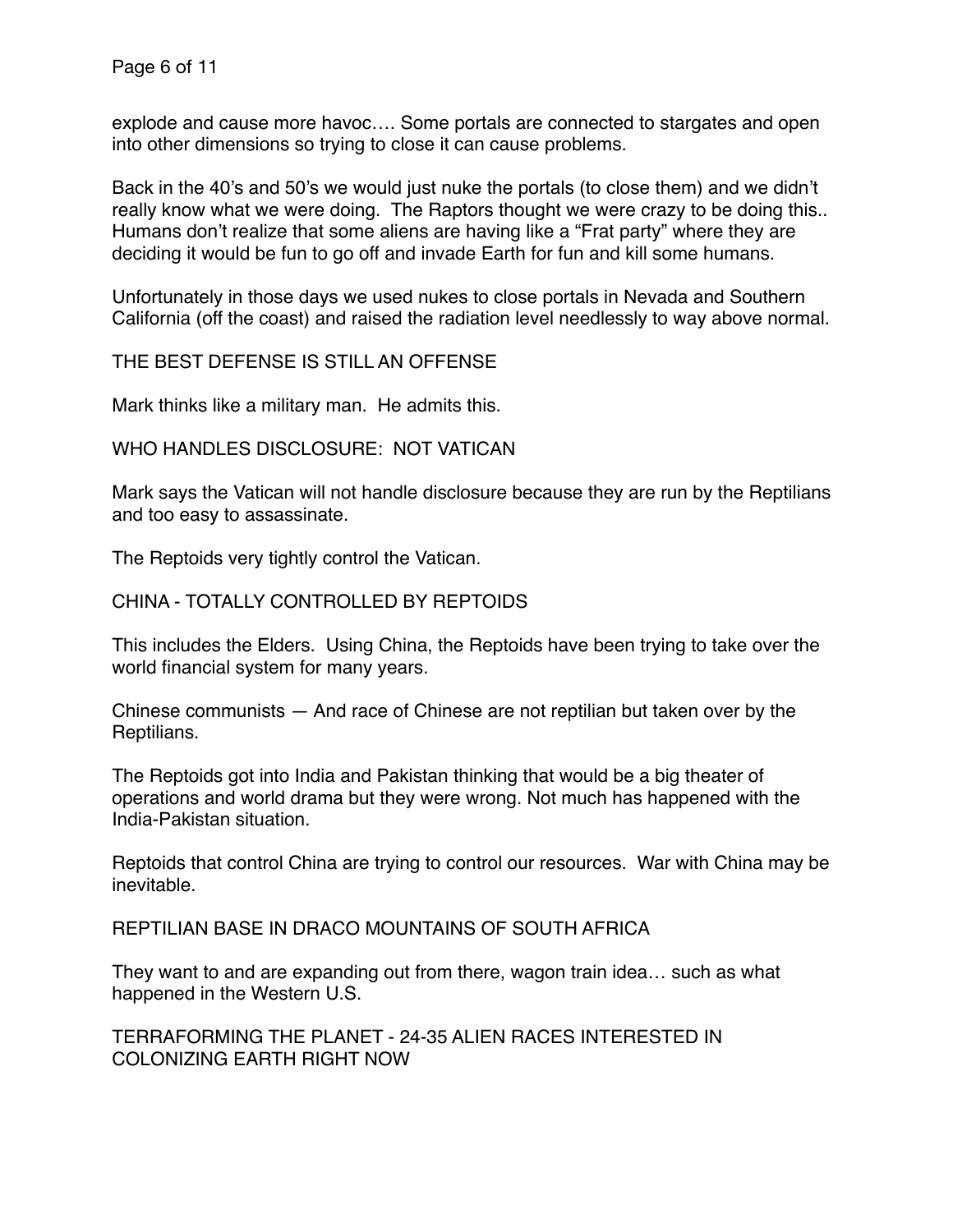Humans are spoiling their nest. Lots of alien races want to take over Earth but can't live in our atmosphere. Some are not necessarily our enemy but want to take over Earth because they don't think we are doing a good job of maintaining it. Many of these aliens need a more methane/radiation filled environment. There are 24-35 aliens very interested in colonizing our planet right now.

### TERRIFYING ALIENS

Some of the most terrifying looking aliens are actually our friends!

REFUELING OF PLANES IN FLIGHT IS BEING DONE BY DRONES

Drones are AI and thinking for themselves. There is a story about one drone that would not obey a direct order because it decided that it was the problem. Even when assured that it was not the problem it would not believe the humans. It was ordered to refuel a space ship coming in to the base from outer space. But the drone refused. It was getting a reading that it, the drone was a danger to the humans and base. Even though the humans said to it that it was not a danger. It dove into the ground and destroyed itself.

ALIENS MORE ORGANIZED THAN HUMANS? NOT NECESSARILY

We tend to think aliens are more organized than us but that is not true. A lot of alien races are arguing among their groups just like we are arguing among ours. They are not so equipped to deal with us as we tend to think.

I ASKED HIM WAS THERE ANYTHING HE WAS SUPPOSED TO TELL ME?

The aliens want to colonize us not eliminate us. They like what we are able to do like jewelry, beer, chocolate and other talents we have.

They want us to take our place in space with our skillsets.

A LOT OF ALIENS WANT FULL DISCLOSURE…don't even want to colonize but want to do business with us.

SECRET SPACE NOT ONLY ABOUT DEFENDING EARTH BUT ABOUT COMMERCE

Some of the things they don't want us to have (even though we already have it)… TIME TRAVEL, ANTI-GRAVITY SHIPS, GATE TECHNOLOGY. We have had gate technology since the Montauk Project and before…

ALIEN - HUMAN HYBRIDS PROGRAM - GREY HUMAN HYBRIDS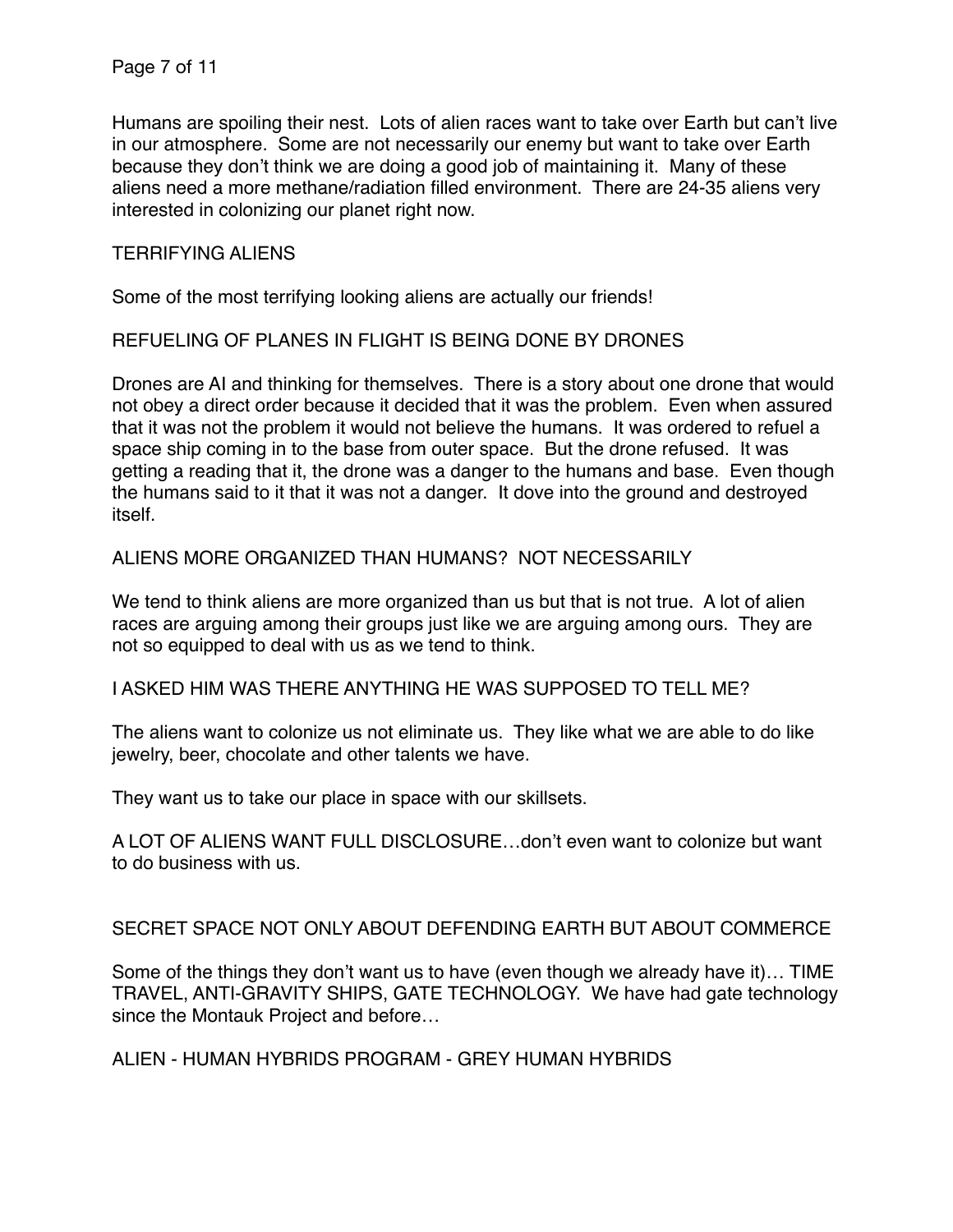He is aware of It and yes is has been very successful. I mentioned my theory about the program being so successful in Central and South America that one of the reasons for increased border control is about keeping them out because ala the X-Men their powers could be difficult to handle. He agreed.

#### TSA SCANNERS

Have nothing to do with detecting METAL. They are detecting what race you are, AI or human or alien and the one thing they can do is zone in on bone structure because bone structure doesn't lie.

#### **TRUMP**

Trump is always trying to tweet messages out with hidden meanings. Trump is not owned by any group. He's highly unpredictable. Mark admires how he has maintained himself under the attacks. Doesn't let others push him around. Agrees he is likely the reincarnation of General Patton. Patton was also a lot like Trump.

#### EARTH DEFENSE HEADQUARTERS

Organization / nonprofit that Mark and Jo Ann started. Was hoping to put together a group to bring the challenge of anti-gravity forward… But so far have not been successful.

# GLOMAR EXPLORER



Created as a high tech craft to raise a sub from the ocean floor. Ever since then it has been used for secret missions. And used as a meeting place for above top secret meetings.

### REPTOIDS

 There are 8 different reptoid species. He doesn't call them reptilian-human hybrids because in his day regardless of the race if it's a hybrid it's the enemy. Now they recognize that humans are also hybrids.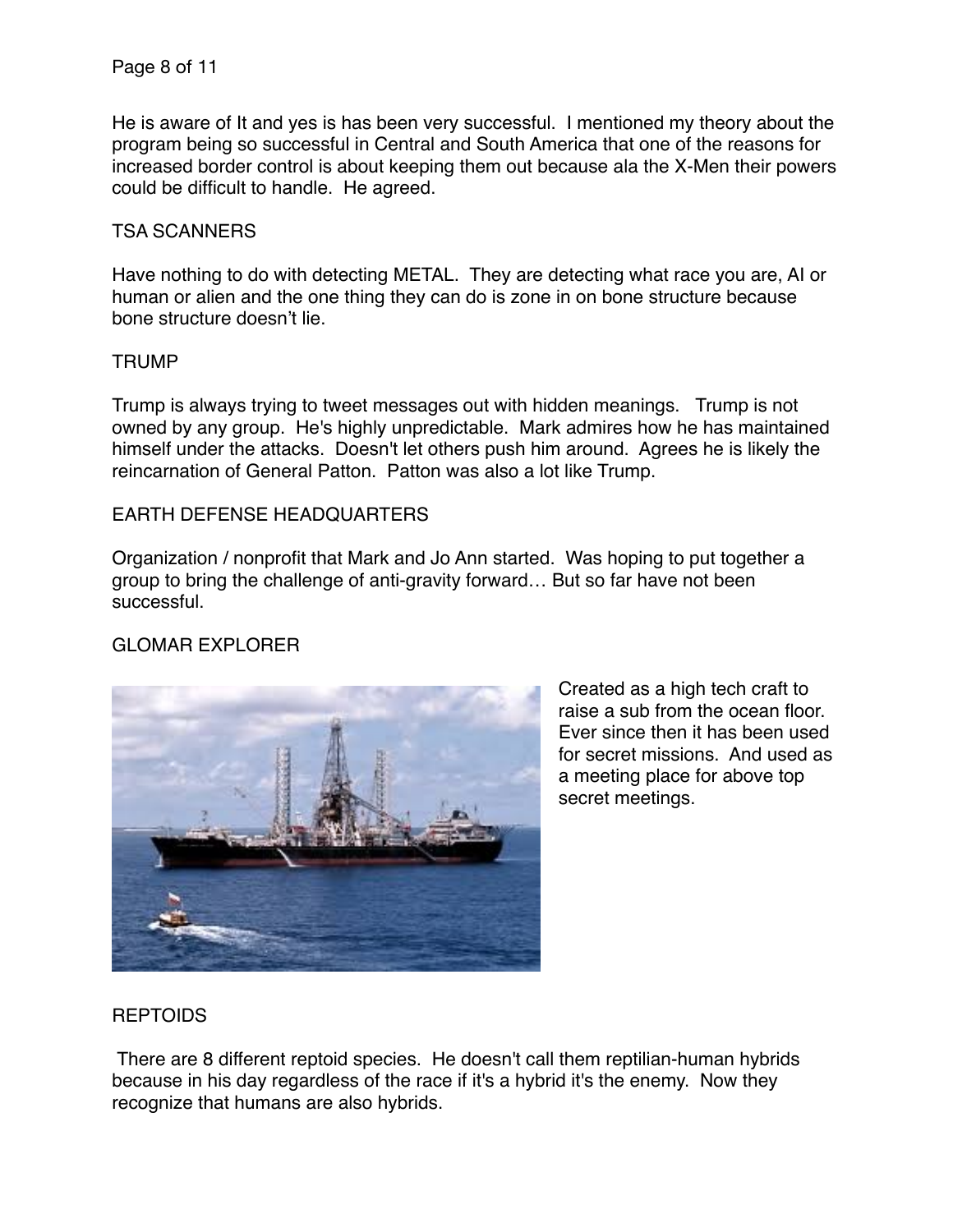# WAR IN THE ORION SECTOR

The Draco are heavily involved in the war for the past year in the Orion sector and have been attempting to distract the humans and Raptors from that war by creating issues on Earth. There are currently 50,000 humans serving on the Orion front and fighting the war against the Draco. It is the most active war in the Galaxy. There are two sides: Dracos, Reptoids and Trogs (described in a prior interview as insectoids), and Greys and the other side is Raptors, Mantids, Pleiadians and Humans.

I asked if one of the possible distractive manuevers (by the Draco) might have been the Vegas false flag attack. And Mark said he didn't have good enough intel on the Vegas situation but it was possible.

#### BREXIT

Some group is holding it back. It's imperative that the British are able to come over to the American side. We can't fully trust them at this time which is strange because they are our closest ally.

## SECRET SPACE PROGRAM IN COLORADO SPRINGS, NORAD

Only a very small part of the the secret space program. Bases under Washington DC not a major base...

### THE FUTURE OF HUMANITY

If we last another 80 years we will have become a type 4 civilization and we are currently a type 2. From Mark's pov we are already a stellar civilization! See more about the types of civilizations here:

<https://futurism.com/the-kardashev-scale-type-i-ii-iii-iv-v-civilization>

#### SPECIAL POWERS

I asked Mark if he has special powers (and talked about some of my own abilities) and he indicated that yes, he can't elaborate but he does.

#### JOHN F KENNEDY

He knew Kennedy personally and he was very prolific sexually and back in those days they would all have sex with whoever and they had too much sex, too much drink and too much drugs. When Kennedy went to Dallas he was very sure of himself and figured he could go on stage in Dallas and say whatever he wanted to and expose the entire coverup re aliens, cia and so on.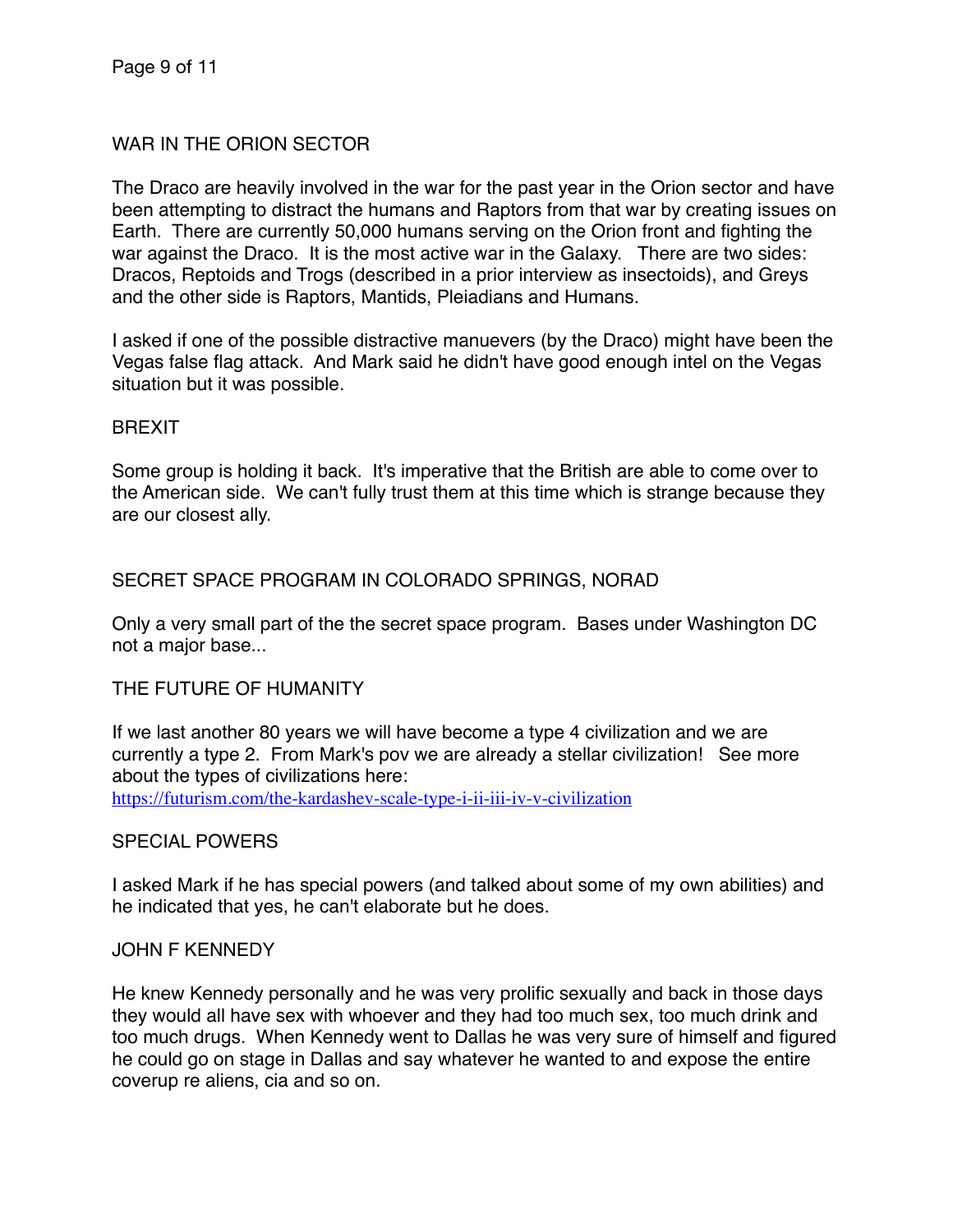# RAPTORS

They don't just obey you when you give them an order. They have already decided if the order is a good one or a bad one. And you cannot begin to have a discussion with them about the different points of view because they have already seen all agruments and make their own decision. So it is difficult commanding Raptors.

### PLASMA BEINGS

Randy Cramer brought forward the idea that there is an alien race of plasma beings that can shape shift into anything... But these, Mark said, are not the same type of being as the J-tune that Mark and Jo Ann have talked about which are not made of the same material... But it is interesting that we now have a supersoldier marine revealing the presence of a different type of alien.

## MARK'S NEW JOB (SEE INTERVIEW 10 FOR MORE ON THIS)

But the thought I have is that the elements of his job, such as being in charge of a large group of men, using computers and in a high tech enviroment to manufacture lens for eye-wear, may reflect that they (the military) could be testing him to see if he could be re-recruited into the space program and whether he can handle the current state of play our military is dealing with. He agrees this may be possible.

# MARK'S PRIMARY GOAL IS TO SEE HUMANITY SUCCEED

In this his objective may match at least a portion of those running the secret gov/secret space program and lead to Mark being able to convince them that he can be trusted.

/end.

Disclaimer: As a journalist I am not allowed to use a recording device of any kind, not audio or video during the interviews. I am forced to rely on a dull pencil to scribble notes while at the same time asking questions I mainly have to depend on my memory for reporting what Mark says during our interview. It is entirely possible for me to get some things wrong or even just slightly incorrect. However, since my work is heavily dependent on my ability to retain information in whatever form, I have, over time, come to find for the most part my memory recall is surprisingly accurate.